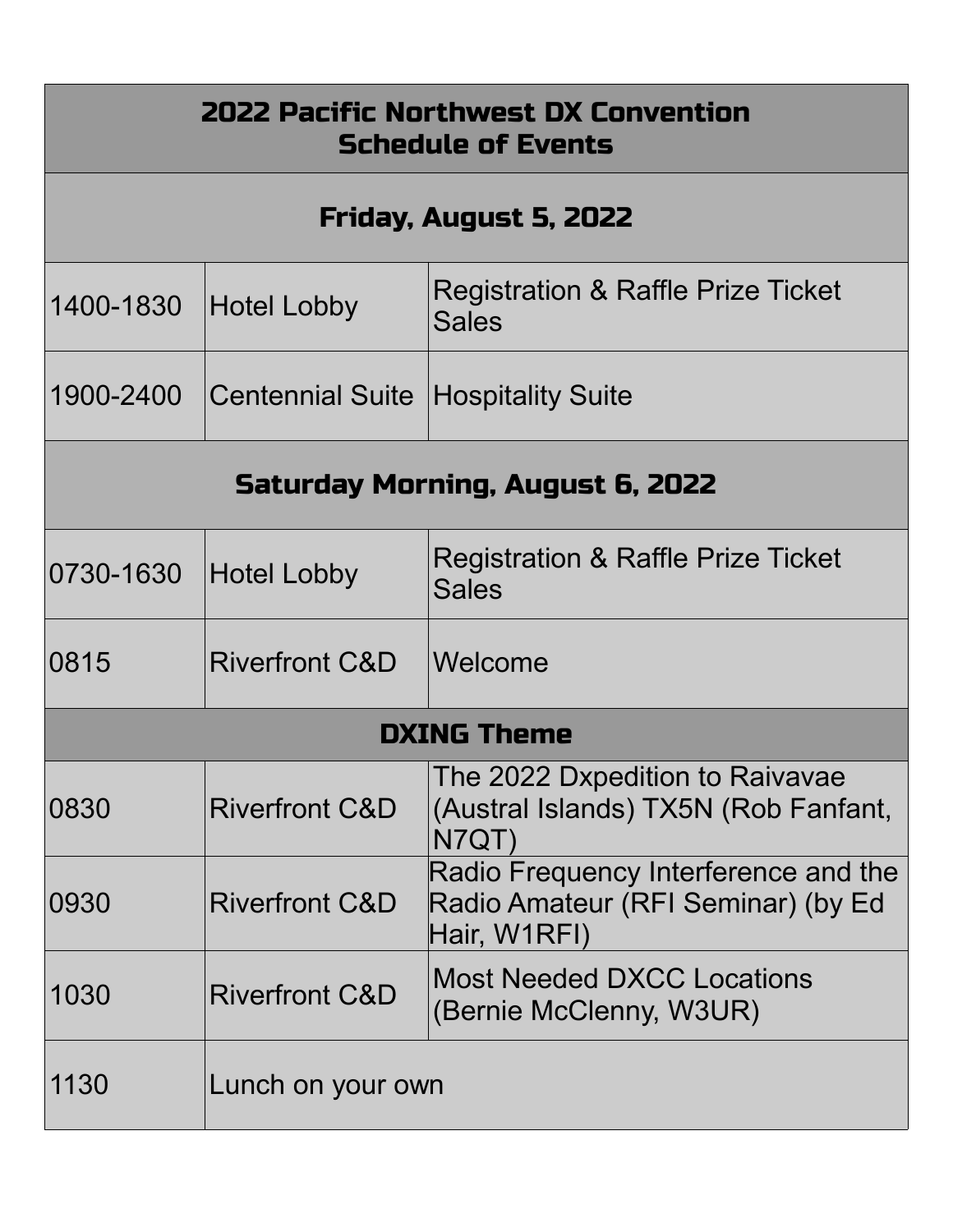| Saturday Afternoon, August 6, 2022 |                           |                                                                                                                                |  |  |
|------------------------------------|---------------------------|--------------------------------------------------------------------------------------------------------------------------------|--|--|
| <b>CONTESTING Theme</b>            |                           |                                                                                                                                |  |  |
| 1300                               | <b>Riverfront C&amp;D</b> | A History of the World Radiosport<br>Team Championship (Rusty Epps,<br>W6OAT)                                                  |  |  |
| 1400                               | <b>Riverfront C&amp;D</b> | The North American Competitor<br><b>Experience at the European IARU</b><br>World Radiosport Championship (Pat<br>Barkey, N9RV) |  |  |
| <b>TECHNOLOGY Theme</b>            |                           |                                                                                                                                |  |  |
| 1500                               | <b>Riverfront C&amp;D</b> | Distributed Contesting (Brian Moran,<br>N9ADG)                                                                                 |  |  |
| 1600                               | <b>Riverfront C&amp;D</b> | Using Node Red for Station<br>Automation in DXing and Contesting<br>(Kyle Krieg, AA0Z)                                         |  |  |
| 1700                               | <b>Time Break</b>         |                                                                                                                                |  |  |
| 1800                               | <b>Riverfront C&amp;D</b> | No Host Bar                                                                                                                    |  |  |
| 1900                               | <b>Riverfront C&amp;D</b> | Saturday Banquet – "Spy Radios &<br>Cryptography"<br>(Dr. Ed Schweitzer III, W7KOW)                                            |  |  |
| 2130-2400                          | <b>Centennial Suite</b>   | <b>Hospitality Suite</b>                                                                                                       |  |  |